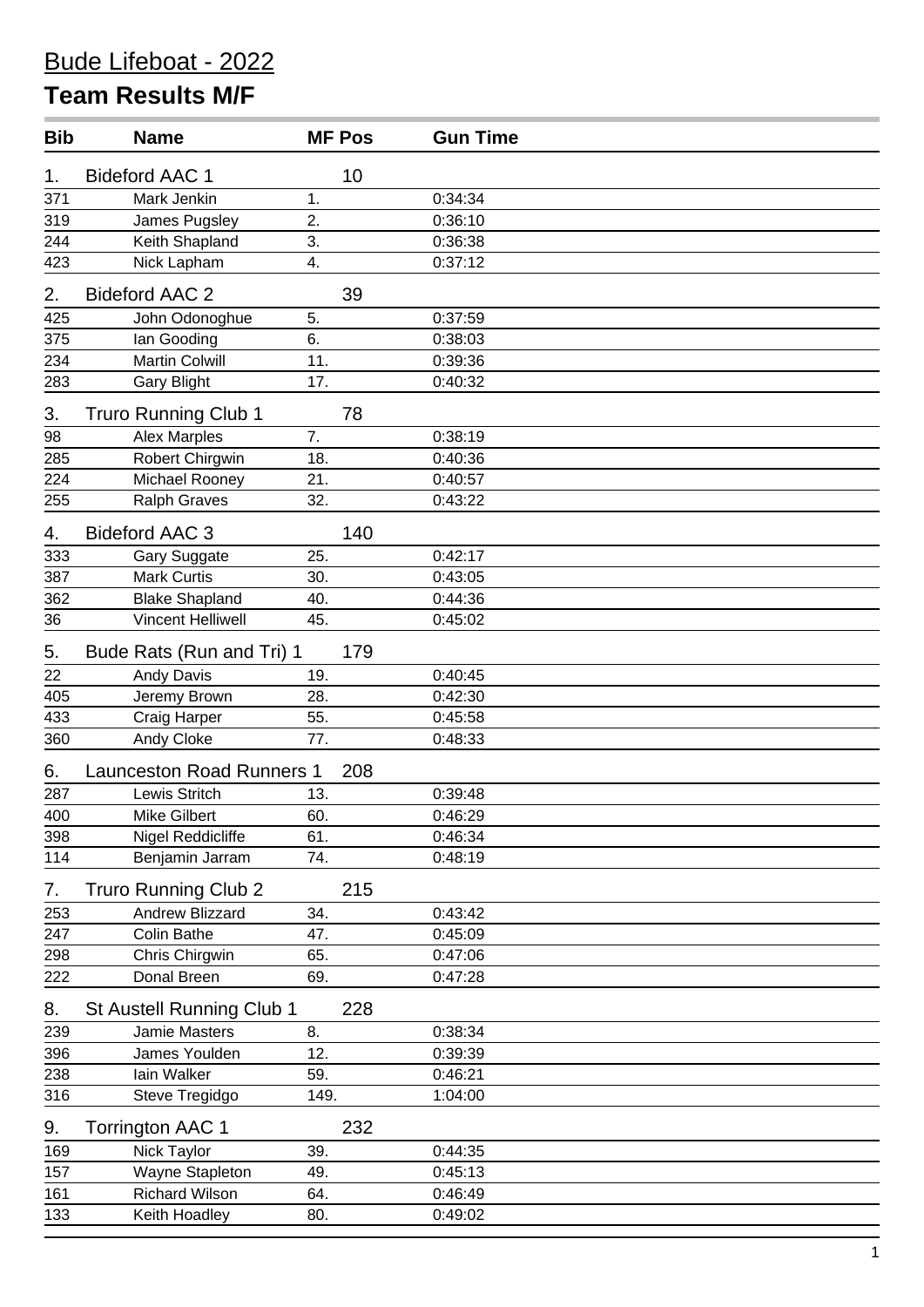## Bude Lifeboat - 2022

## **Team Results M/F**

| <b>Bib</b>       | <b>Name</b>                      | <b>MF Pos</b> | <b>Gun Time</b> |  |
|------------------|----------------------------------|---------------|-----------------|--|
| 10.              | <b>East Cornwall Harriers 1</b>  | 235           |                 |  |
| 286              | <b>Liam Gallantry</b>            | 10.           | 0:39:11         |  |
| 323              | <b>Ben Harding</b>               | 48.           | 0:45:11         |  |
| 73               | John Sudell                      | 88.           | 0:50:26         |  |
| 444              | Ian Crowle                       | 89.           | 0:50:44         |  |
| 11.              | <b>Bideford AAC 4</b>            | 286           |                 |  |
| 334              | Evan Suggate                     | 50.           | 0:45:13         |  |
| 263              | Andrew Pearson                   | 66.           | 0:47:11         |  |
| 94               | <b>Matt East</b>                 | 83.           | 0:49:30         |  |
| 66               | <b>Steve Sanders</b>             | 87.           | 0:50:25         |  |
| 12.              | <b>Bradworthy Runners 1</b>      | 307           |                 |  |
| 402              | lan Blythe                       | 31.           | 0:43:20         |  |
| 113              | <b>Ashley Starr</b>              | 63.           | 0:46:42         |  |
| 38               | Paul Barnes                      | 105.          | 0:53:53         |  |
| 357              | Mike Dauncey                     | 108.          | 0:54:21         |  |
| 13.              | Camelford Up and Running 1       | 328           |                 |  |
| 205              | David Hunt                       | 46.           | 0:45:09         |  |
| $\underline{68}$ | Matt Allan                       | 58.           | 0:46:21         |  |
| 86               | <b>Andrew Mansfield</b>          | 96.           | 0:52:10         |  |
| 41               | <b>Michael Brereton</b>          | 128.          | 0:57:58         |  |
| 14.              | <b>Launceston Road Runners 2</b> | 382           |                 |  |
| 231              | Adam Paynter                     | 91.           | 0:51:19         |  |
| $\overline{413}$ | David Parish                     | 94.           | 0:51:46         |  |
| 15               | Wayne Rundle                     | 98.           | 0:52:25         |  |
| 217              | Nick Harrison                    | 99.           | 0:52:29         |  |
| 15.              | Bude Rats (Run and Tri) 2        | 399           |                 |  |
| 336              | <b>Stuart Colwill</b>            | 82.           | 0:49:25         |  |
| 97               | <b>Nigel Grant</b>               | 92.           | 0:51:20         |  |
| 223              | <b>Stuart Lockyer</b>            | 112.          | 0:55:06         |  |
| 303              | <b>Nigel Gardiner</b>            | 113.          | 0:55:08         |  |
| 16.              | <b>Torrington AAC 2</b>          | 456           |                 |  |
| 164              | Darren Avery                     | 90.           | 0:51:13         |  |
| 383              | <b>Conrad Stevens</b>            | 95.           | 0:51:53         |  |
| 190              | Colin Wynne                      | 118.          | 0:56:31         |  |
| 379              | lan Snow                         | 153.          | 1:07:40         |  |
| 17.              | <b>Bideford AAC 5</b>            | 479           |                 |  |
| 122              | <b>Clive Bright</b>              | 103.          | 0:53:39         |  |
| 213              | Gary Hatch                       | 116.          | 0:56:02         |  |
| 366              | John Sleep                       | 124.          | 0:57:45         |  |
| 124              | Mark Fundrey                     | 136.          | 0:59:35         |  |
| 18.              | <b>Bodmin Road Runners 1</b>     | 542           |                 |  |
| 119              | Marty Barnfield                  | 76.           | 0:48:32         |  |
| 208              | lan Ringer                       | 150.          | 1:04:03         |  |
| 77               | John Tilley                      | 152.          | 1:05:53         |  |
| 120              | Sean Taylor                      | 164.          | 1:12:58         |  |